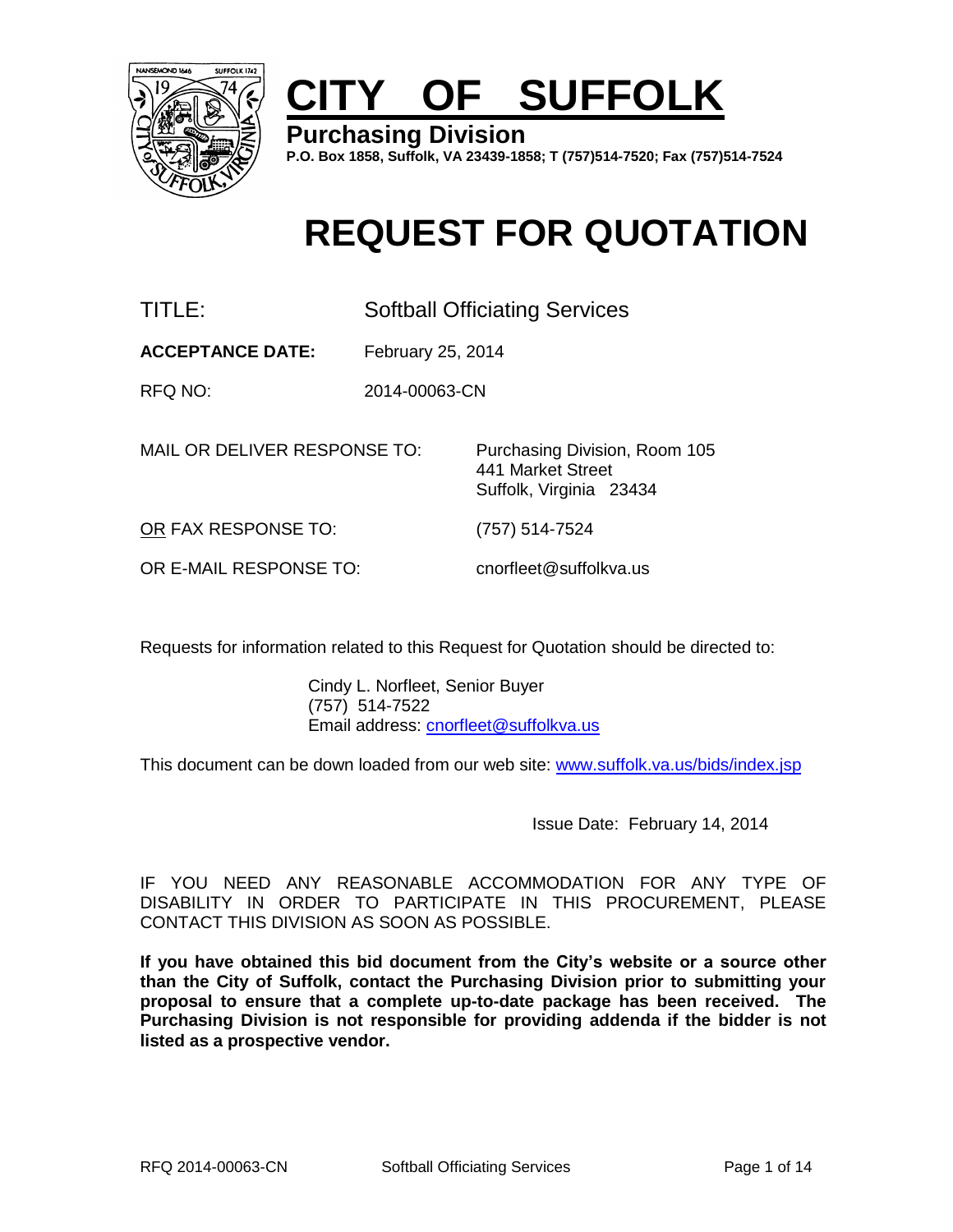# **JOB SPECIFICATIONS**

# **Softball Officiating Services**

The purpose for this Request for Quotation is to establish a contract for officiating services for the Department of Parks and Recreation's adult and youth softball programs; these services shall include regular season league play, play-offs, tournaments and any added or rescheduled games.

Contract period shall begin March 15, 2014 and end March 14, 2015; the City reserves the right to renew this agreement for two (2) additional one-year periods under the terms and conditions herein and subject to continued satisfactory service through March 14, 2017.

Softball programs are tentatively scheduled to begin in March 2014 and continue through mid-November with most games to be held twice weekly in the afternoon and evenings. Programs listed below are currently planned by the Parks and Recreation Department; however, the number and type of programs offered will depend upon interest and participation.

- Men's Slow Pitch
- Women's Slow Pitch
- Fall Coed Slow Pitch
- Fall Men's Slow Pitch
- Youth Softball
- Church Coed Slow Pitch

For all slow pitch games, one umpire will be utilized for each game played. The City may require two (2) umpires for playoff or tournament games.

The season for each league is approximately eight (8) to ten (10) weeks long with four (4) games scheduled each night/afternoon. The estimated total of games played for each league is as follows:

- Men's Slow Pitch (Spring and Fall) approximately 180 games
- Women's Slow Pitch approximately 50 games
- Fall Coed Slow Pitch approximately 80 games
- Youth Softball approximately 25 games
- Church Coed Slow Pitch (Spring and Fall) approximately 180 games

All games will be played using a one-hour time limit.

Umpires must be certified by the governing association, and a complete list of the umpires verified as certified must be provided prior to the season along with any additional names added during the season. The City has the right to deny the use of any specific umpire.

No umpire may work a game in which their child, sibling, spouse, or parent is participating, nor work a game in a league in which he or she may be a volunteer coach or participant.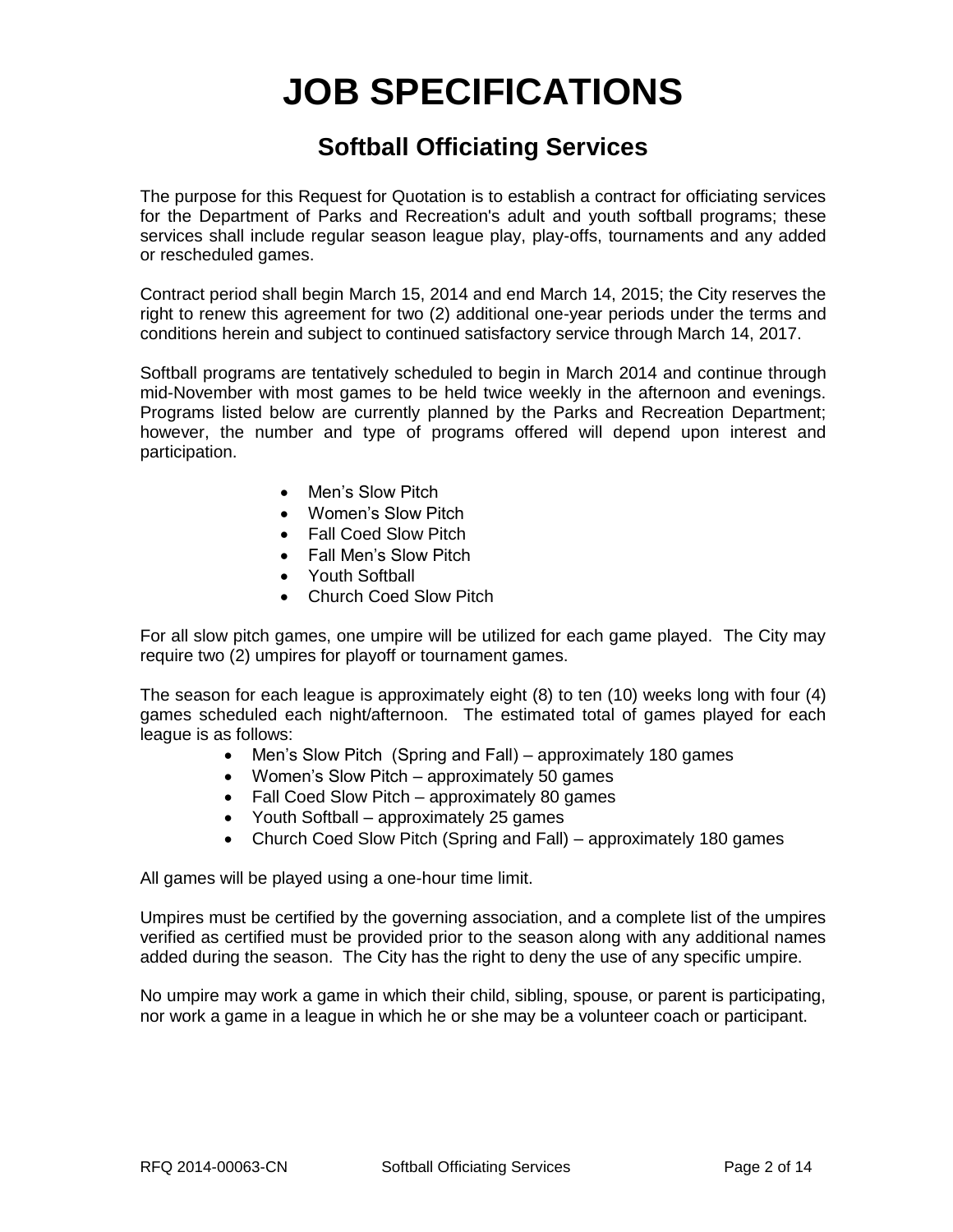Assignment of umpires to games shall be called under the laws of the game (rules book) as set forth in the Amateur Softball Association of America, including any variations adopted by the City of Suffolk Department of Parks and Recreation's athletic rules and policies.

All officials shall wear appropriate and complete umpire's uniform as adopted by the Association.

The commissioner, or designated chairman/president, shall serve as contact person for the Association. The contact person shall be responsible for the scheduling of officials (to include a backup schedule in emergency situations), as well as bookkeeping for the association. The contact person shall be easily accessible by phone to Parks and Recreation staff involved in the softball program.

Officials shall arrive, appropriately uniformed, for all games at least fifteen (15) minutes prior to game time. Delay of game due to late arrival by an official shall be documented by the Department of Parks and Recreation staff, and one-half of the game fee shall be deducted from that particular game. **This policy will be strictly enforced by the Department of Parks and Recreation.**

Should any scheduled game be canceled due to a "no show" or the delayed arrival of 30 minutes or longer by an official, the Contractor shall assume all responsibility and costs for the rescheduling of any canceled game, including the rate of pay for each umpire for that game.

Constant tardiness and/or game cancellations on the part of the Contractor (three or more incidents), substance use by officials before or during games, and/or unprofessional conduct may be cause for termination of this contract by the Department of Parks and Recreation.

All protested games will be reworked at no cost to the City if the protest is upheld.

Should any game(s) be canceled by the City due to inclement weather, or other circumstances beyond their control, it will be the City's responsibility to contact the contractor at least 60 minutes prior to game time. Provided with the proper notice, no additional charges for game fees will be allowed. Contractor may request a flat travel fee not to exceed \$8.00 per site for games canceled without the proper notification by the City.

For added games or rescheduling of games, it will be the responsibility of the City to notify the Contractor of any changes at least 24 hours prior to game time.

Games canceled due to circumstances beyond the City's control (inclement weather, power failure, etc.) shall be rescheduled at the City's convenience. Full games fees are due once a game is started; rescheduled games shall be replayed from the beginning, and payment to the officials shall be in full.

Officials are required to complete a scorecard for each game, as well as an ejection form on any ejection of players/coaches from a game or facility.

A qualified representative of the Association shall provide a clinic regarding softball rules at the beginning of each season covered by this contract.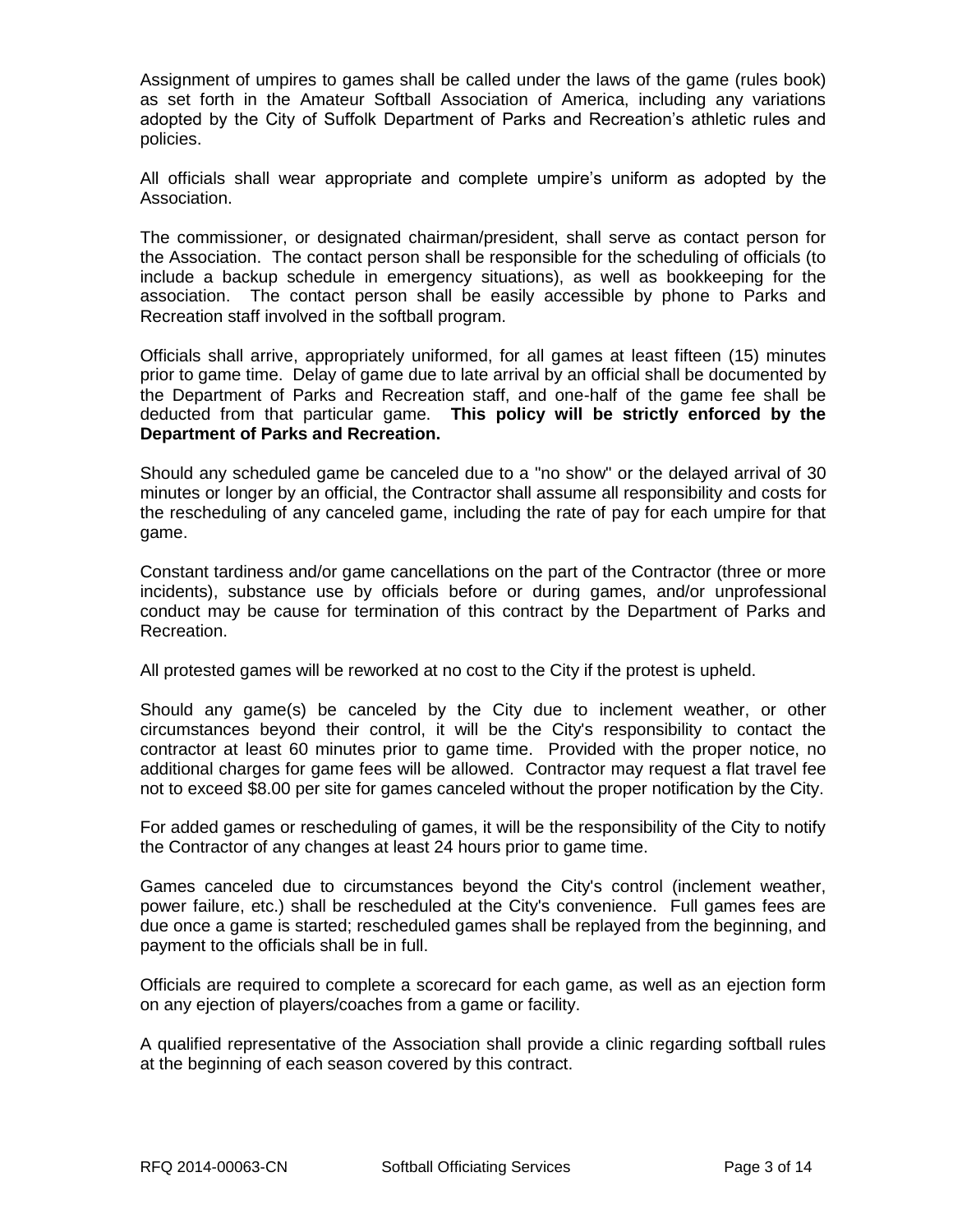The Contractor may bill the City once per month. This billing will show all games worked including date, location, and name of official(s). Payment shall be made via check to the Association in accordance with the City's payment schedule.

Any questions concerning the City's softball programs should be forwarded to Roberto Ramos, Recreation Specialist II (Athletics), at (757) 514-7270.

#### **QUALIFICATIONS**

Contractor will submit with his bid a list of association officers to include chairman/president (contact person) and his previous experience and abilities for scheduling games, keeping records, etc. Include addresses.

Contractor will also submit with his bid a list of names and addresses of participating officials (list must contain no fewer than six persons) along with previous experience and date and location of last training session attended.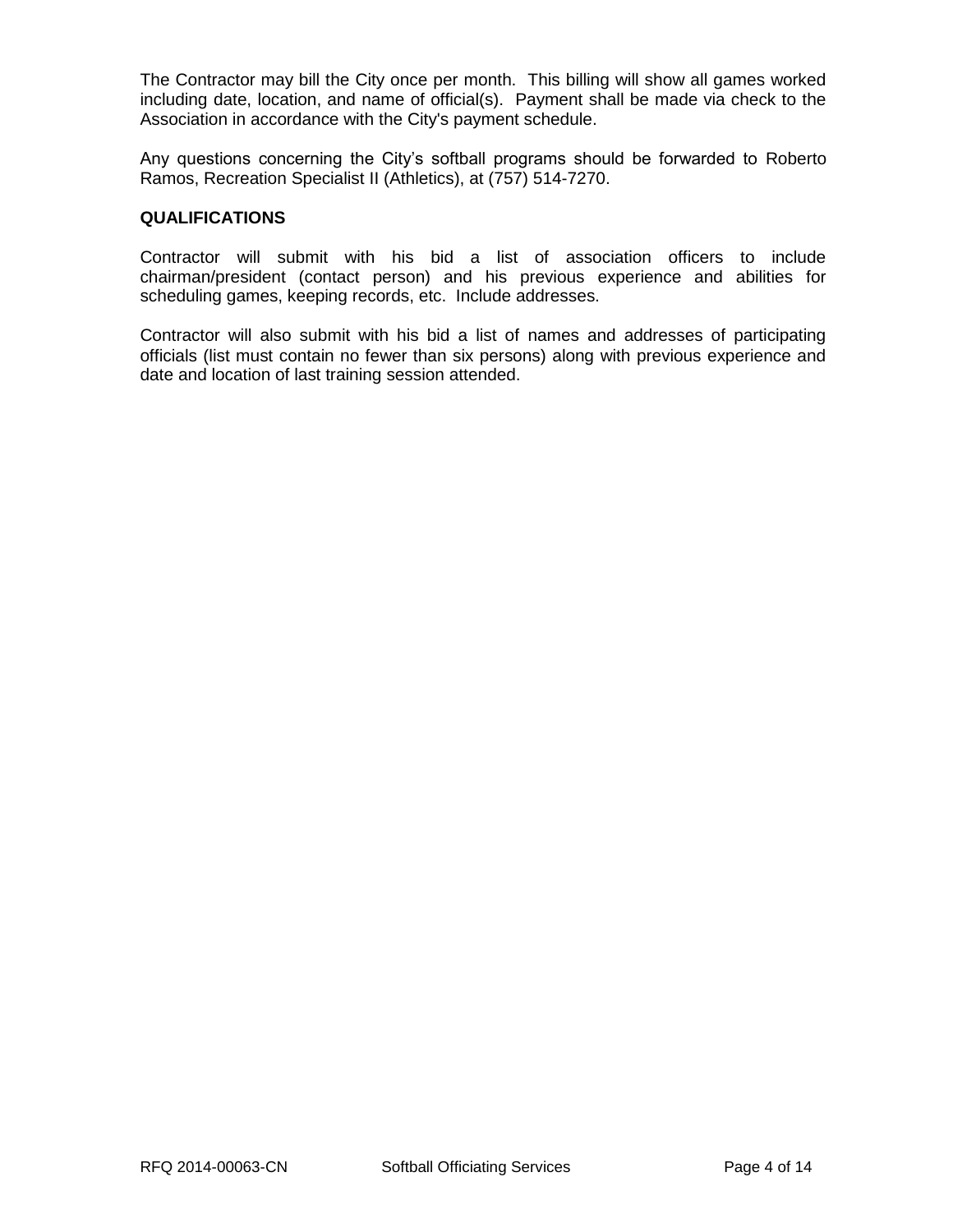## **GENERAL TERMS AND CONDITIONS**

#### 1.0 License Requirement

All firms doing business in the City of Suffolk are required to be licensed in accordance with the City of Suffolk business license ordinance.

Wholesale and retail merchants without a business location in the City of Suffolk are exempt from this requirement. Any questions concerning business licenses should be directed to the Commissioner of the Revenue's Office, telephone (757) 514-4260.

#### 2.0 Insurance

Contractor shall purchase and maintain the following insurance coverage:

- a. Workers Compensation As statutorily required by the Commonwealth of Virginia. Employers Liability, \$1,000,000.
- b. Commercial General Liability

| Minimum Limits            |                                            |  |  |  |
|---------------------------|--------------------------------------------|--|--|--|
| <b>General Liability:</b> |                                            |  |  |  |
| \$1,000,000               | General Aggregate Limit                    |  |  |  |
| \$1,000,000               | <b>Products &amp; Completed Operations</b> |  |  |  |
| \$1,000,000               | Personal and Advertising Injury            |  |  |  |
| \$1,000,000               | <b>Each Occurrence Limit</b>               |  |  |  |
| 50,000<br>\$              | Fire Damage Limit                          |  |  |  |
| $\mathbb{S}^-$<br>5,000   | <b>Medical Expense Limit</b>               |  |  |  |
|                           |                                            |  |  |  |

c. Auto Liability insurance

Coverage sufficient to cover all vehicles owned, used, or hired by the Contractor, his agents, representatives, employees or subcontractors. Minimum Limits Automobile Liability: \$1,000,000 Combined Single Limit

- d. Should the Contractor lease his equipment, it shall be the Contractor's responsibility to obtain any necessary additional insurance, at Contractor's expense.
- e. A certificate evidencing the above insurance coverage shall be provided by the contractor to the City of Suffolk prior to the commencing work. The City of Suffolk shall be named as an Additional Insured; endorsements of same shall be submitted with certificate. It shall be the Contractor's responsibility to keep therequired insurance coverage's in full force, and without lapse, during the entire term of this agreement. Notices of cancellation or any changes to insurance shall be provided to the City of Suffolk thirty (30) days prior to the effective date of such change or cancellation.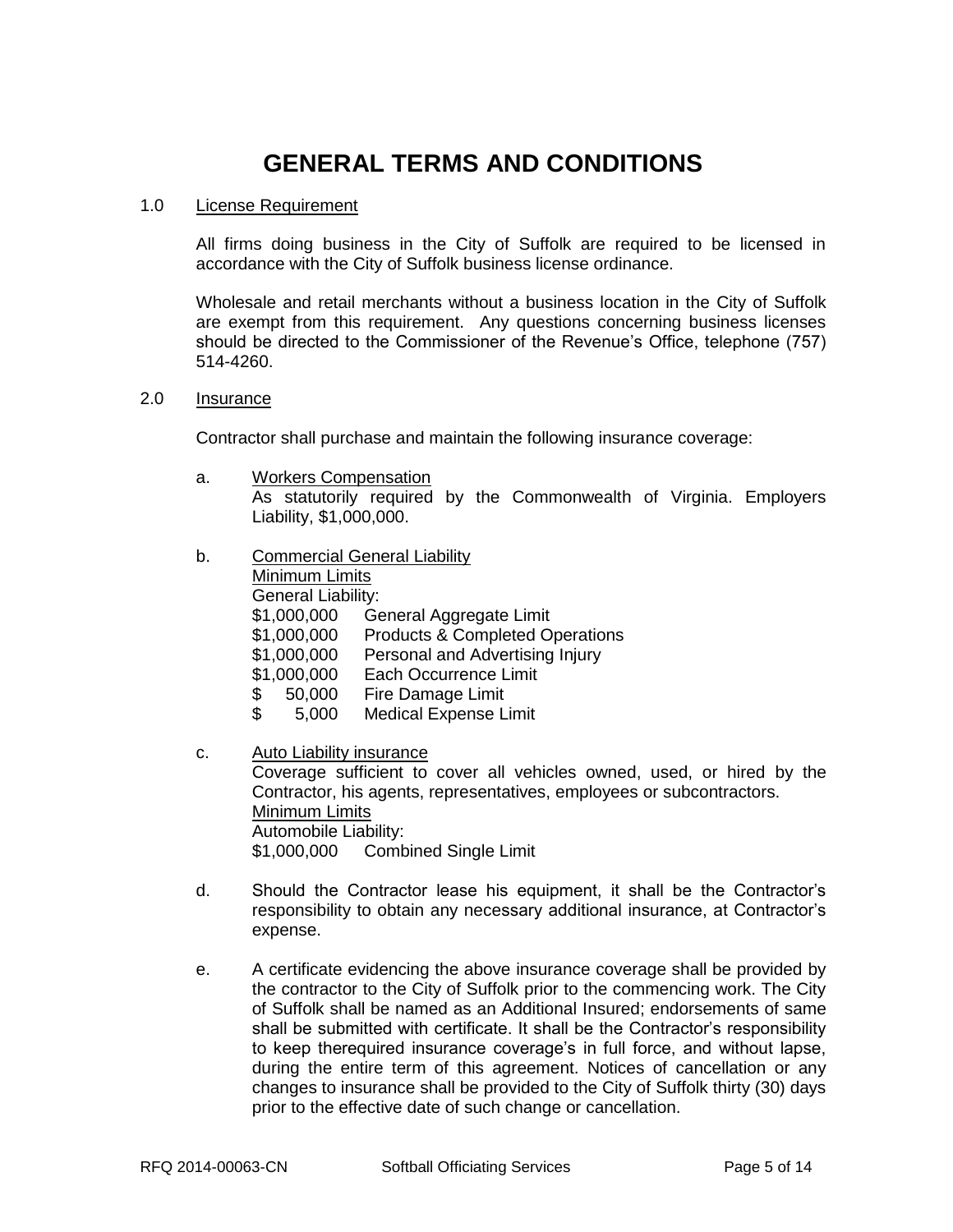f. All insurance shall be placed with insurers maintaining an A.M. best rating of no less than A:Vll.

## 3.0 Hold Harmless Clause

The Contractor shall, during the term of the contract, indemnify and hold harmless the City of Suffolk from and against any and all losses, damages, claims, fines, penalties, suits and costs, including bodily injury or death of any person(s), or loss or damage to property, as well as fines, assessments and penalties imposed by any authority which may arise out of any violations of law by, and all acts and omissions of the Contractor, the Contractor's agents, employees occurring in connection with the products, completed operations, and other services covered herein.

## 4.0 Safety

All contractor and subcontractor performing services for the City are required and shall comply with all Occupational Safety and Health Administration (OSHA), State and City Safety and Occupational Health Standards and any other applicable rules and regulations. Also all contractors and subcontractors shall be held responsible for the safety of their employees and any unsafe acts or conditions that may cause injury or damage to any persons or property within and around the work site area under this contract.

#### 5.0 Anti-Discrimination

By submitting their bids, bidders certify to the City that they will conform to the provisions of the Federal Civil Rights Act of 1964, as amended, as well as the Virginia Fair Employment Contracting Act of 1975, as amended, where applicable, the Virginians with Disabilities Act, the Americans with Disabilities Act and 2.2- 4311 of the Virginia Public Procurement Act (VPPA). If the award is made to a faith-based organization, the organization shall not discriminate against any recipient of goods, services, or disbursements made pursuant to the contract on the basis of the recipient's religion, religious belief, refusal to participate in a religious practice, or on the basis of race, age, color, gender or national origin and shall be subject to the same rules as other organizations that contract with public bodies to account for the use of the funds provided; however, if the faith-based organization segregates public funds into separate accounts, only the accounts and programs funded with public funds shall be subject to audit by the public body. (Code of Virginia 2.2.4343.1E).

In every contract over \$10,000 shall include the following provisions:

- 1. During the performance of this contract, the contractor agrees as follows:
	- a. The contractor will not discriminate against any employee or applicant for employment because of race, religion, color, sex,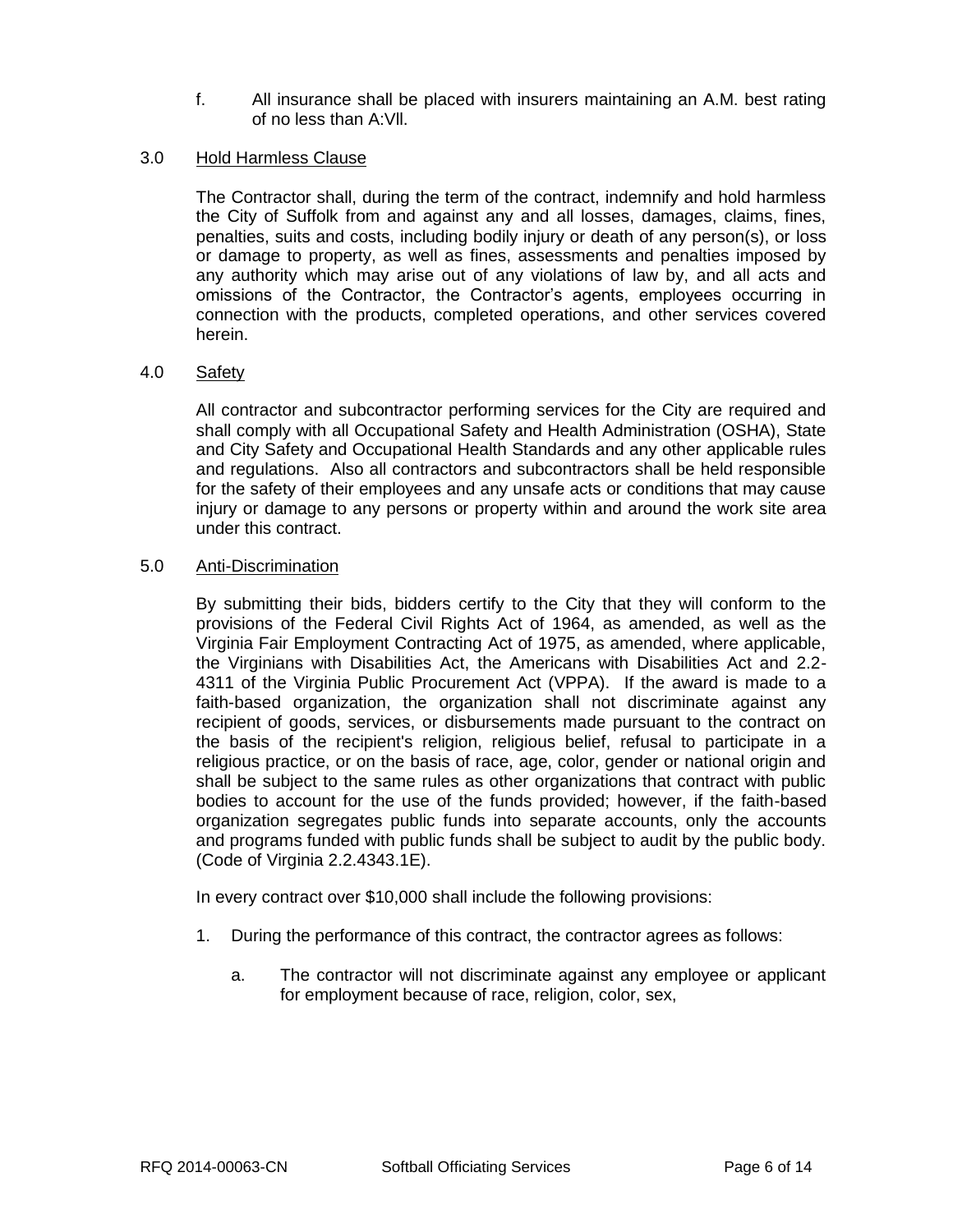national origin, age, disability, service disabled veterans or any other basis prohibited by state law relating to discrimination in employment, except where there is a bona fide occupational qualification reasonably necessary to the normal operation of the contractor. The contractor agrees to post in conspicuous places, available to employees and applicants for employment, notices setting forth the provisions of this nondiscrimination clause.

- b. The contractor, in all solicitations or advertisements for employees placed by or on behalf of the contractor, will state that such contractor is an equal opportunity employer.
- c. Notices, advertisements and solicitations placed in accordance with federal law, rule or regulation shall be deemed sufficient for the purpose of meeting these requirements.
- 2. The contractor will include the provisions of No. 1 above in every subcontract or purchase order over \$10,000, so that the provisions will be binding upon each subcontractor or vendor.

## 6.0 Ethics In Public Contracting (SEC 2.2-4367 ET. SEQ. CODE OF Virginia

By submitting a bid, the bidder certifies that their bid is made without collusion or fraud and that they have not offered or received any kickbacks or inducements from any other bidder, supplier, manufacturer or subcontractor in connection with their bid, and that they have not conferred on any public employee having official responsibility for this procurement transaction any payment, loan subscription, advance, deposit of money, services or anything of more than nominal value, present or promised, unless consideration of substantially equal or greater value was exchanged.

## 7.0 Compliance with Federal, State and Local Laws and Federal Immigration Law

Section 2.2-4311.1 requires that all public bodies provide in every written contract that the contractor does not, and shall not during the performance of the contract for foods and services in the Commonwealth, knowingly employ an unauthorized alien as defined in the Federal Immigration Reform and Control Act of 1986.

#### 8.0 Debarment Status

By submitting a bid, bidders certify that they are not currently debarred by the Commonwealth of Virginia from submitting bids or proposals on contracts for the type of goods and/or services covered by this solicitation, nor are they an agent of any person or entity that is currently so debarred.

#### 9.0 Antitrust

By entering into a contract, the contractor conveys, sells, assigns, and transfers to the City of Suffolk all rights, title and interest in and to all causes of action it may now have or hereafter acquire under the antitrust laws of the United States and the Commonwealth of Virginia, relating to the particular goods or services purchased or acquired by the City of Suffolk under said contract.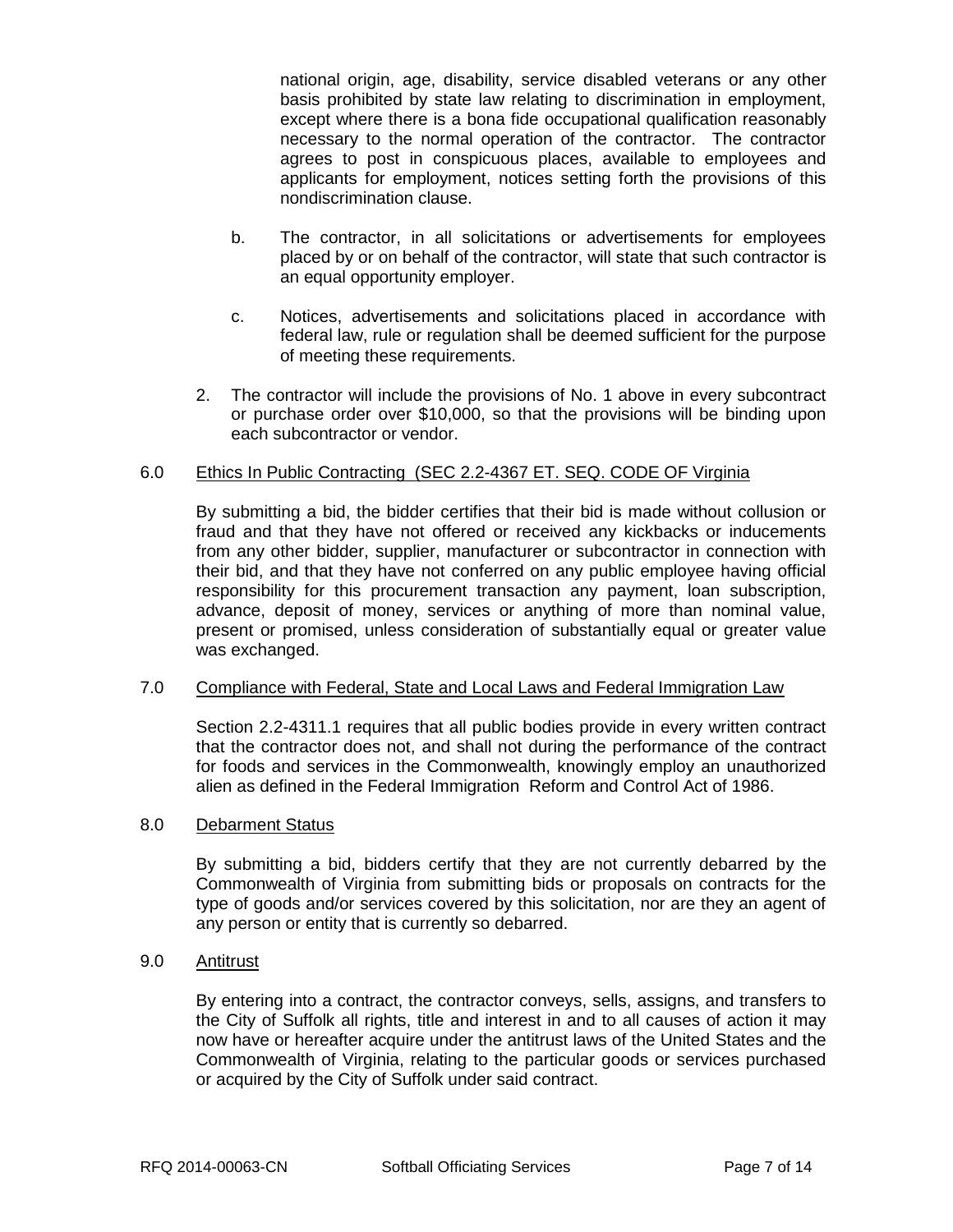#### 10.0 Drug-Free Workplace

During the performance of this contract, the contractor agrees to (1) provide a drug-free workplace for the contractor's employees; (2) post in conspicuous place, available to employees and applicants for employment, a statement notifying employees that the unlawful manufacture, sale, distribution, dispensation, possession, or use of a controlled substance or marijuana is prohibited in the contractor's workplace and specifying the actions that will be taken against employees for violations of such prohibition; (3) state in all solicitation or advertisement for employees placed by or on behalf of the contractor that the contractor maintains a drug-free workplace; and (4) include the provisions of the foregoing clauses in every subcontract or purchase order of over \$10,000, so that the provisions will be binding upon each subcontractor or vendor.

For the purposes of this section, *"drug-free workplace"* means a site for the performance of work done in connection with a specific contract awarded to a contractor, the employees of whom are prohibited from engaging in the unlawful manufacture, sale, distribution, dispensation, possession or use of any controlled substance or marijuana during the performance of the contract.

#### 11.0 Exemption from Taxes

The City is exempt from State Sales Tax and Federal Excise Tax. Tax Exemption Certificate indicating the City's tax exempt status will be furnished by the City of Suffolk.

#### 12.0 Faith Based Organization

City of Suffolk does not discriminate against faith-based organizations.

#### 13.0 Substitutions

NO substitutions or cancellations permitted after award without written approval by the Purchasing Agent.

#### 14.0 Method of Payment

Contractor shall submit invoices in duplicate for each delivery, such statement to include detailed breakdown of all charges, and shall be based on completion of tasks or deliverables.

Invoices shall be submitted to using departments.

Upon acceptance of work, the City will render payment within forty-five (45) days of receipt of invoice.

Individual contractors shall provide their social security numbers, and proprietorships, partnerships, and corporations shall provide their federal employer identification number on the pricing form.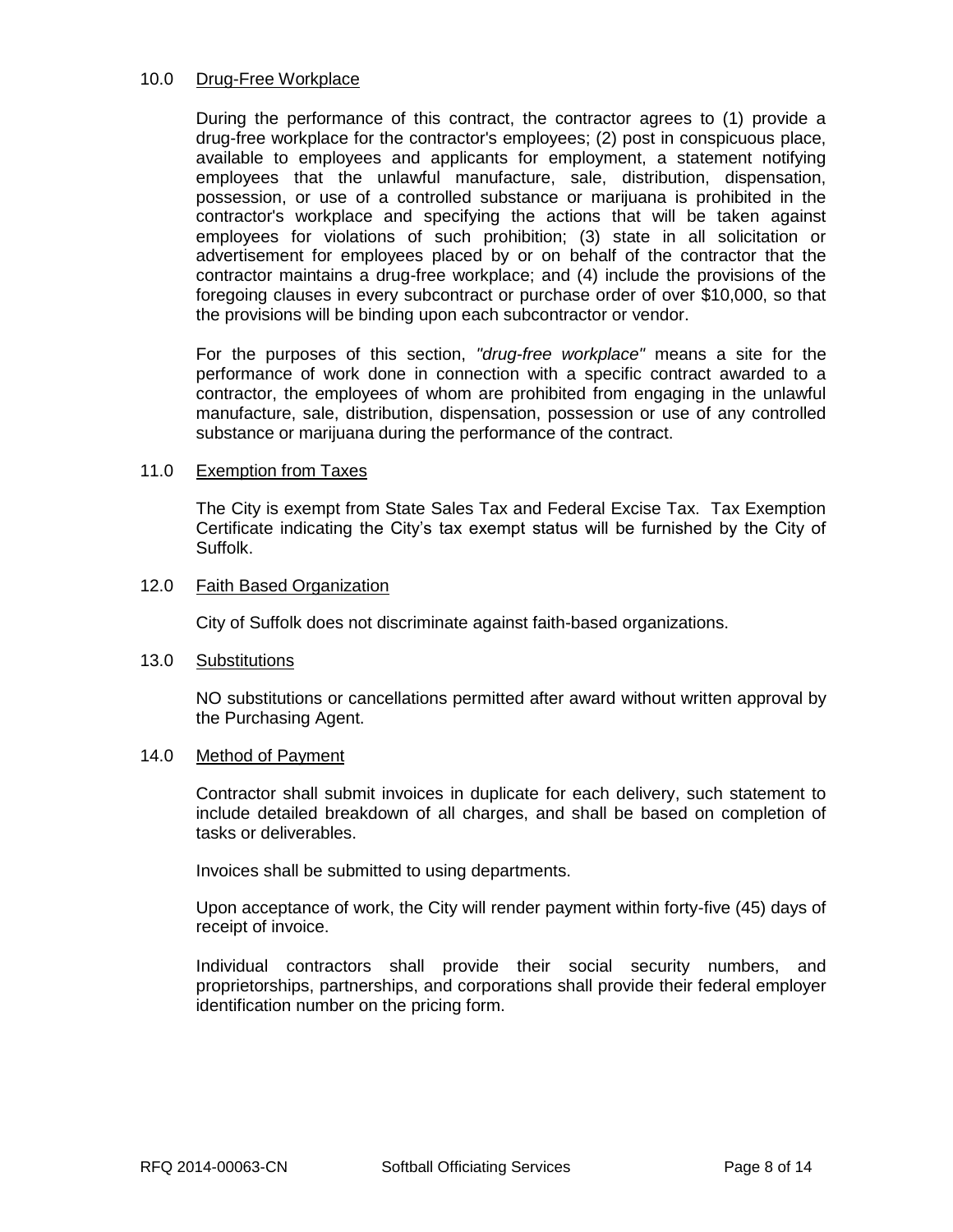#### 15.0 Payments to Subcontractors

Within seven (7) days after receipt of monies paid by the City for work performed by a subcontractor under this contractor, the contractor shall either:

- a. Pay the subcontractor for the proportionate share of the total payment received from the City attributable to the work performed by the subcontractor under this contract; or
- b. Notify the City and subcontractor, in writing, of his intention to withhold all or a part of the subcontractor's payment and the reason for non-payment.

The contractor shall pay interest to the subcontractor on all amounts owed that remain unpaid beyond the seven (7) day period except for amounts withheld as allowed in item b above.

#### 16.0 Assignment of Contract

This contract may not be assigned in whole or in part without the written consent of the Purchasing Agent.

### 17.0 Termination for Convenience

The City may at any time, and for any reason, terminate this Contract by written notice to Contractor specifying the termination date, which shall be not less than thirty (30) days from the date such notice is mailed.

Notice shall be given to Contractor by certified mail/return receipt requested at the address set forth in Contractor's Bid Proposal or as provided in this Contract. In the event of such termination, Contractor shall be paid such amount as shall compensate Contractor for the work satisfactorily completed, and accepted by the City, at the time of termination. If the City terminates this Contract, Contractor shall withdraw its personnel and equipment, cease performance of any further work under this Contract, and turn over to the City any work completed or in process for which payment has been made.

#### 18.0 Termination for Cause

In the event that Contractor shall for any reason or through any cause be in default of the terms of this Contract, the City may give Contractor written notice of such default by certified mail/return receipt requested at the address set forth in Contractor's Bid/Proposal or as provided in this Contract.

Unless otherwise provided, Contractor shall have ten (10) days from the date such notice is mailed in which to cure the default. Upon failure of Contractor to cure the default, the City may immediately cancel and terminate this Contract as of the mailing date of the default notice.

Upon termination, Contractor shall withdraw its personnel and equipment, cease performance of any further work under the Contract, and turn over to the City any work in process for which payment has been made. In the event of violations of law, safety or health standards and regulations, this Contract may be immediately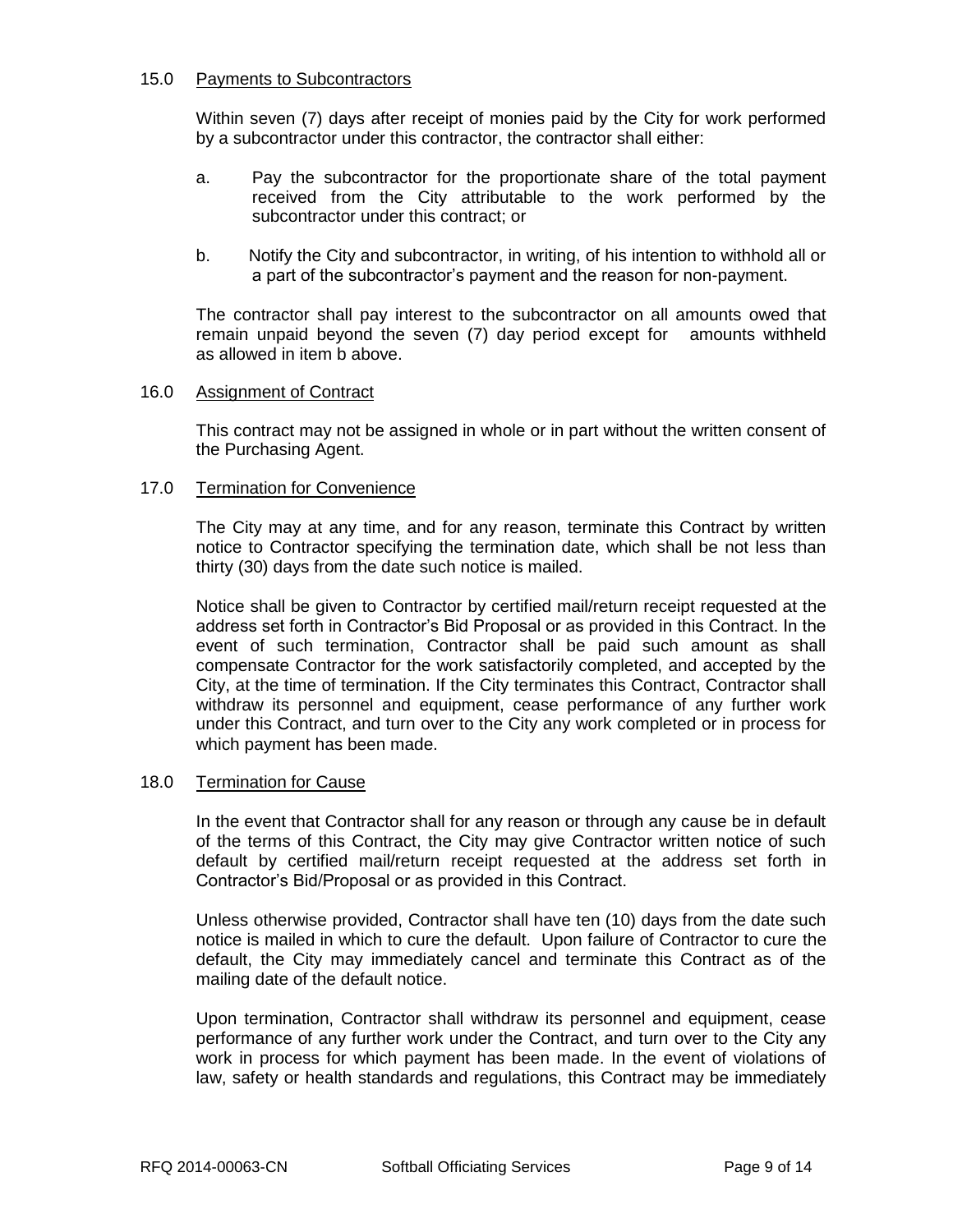cancelled and terminated by the City and provisions herein with respect to opportunity to cure default shall not be applicable.

### 19.0 Severability

If any part, term, or provision of this agreement, shall be found by the Court to be legally invalid or unenforceable, then such provision or portion thereof, shall be performed in accordance with applicable laws. The invalidity or unenforceability of any provision or portion of any contract document shall not affect the validity of any other provision or portion of the contract document.

### 20.0 Applicable Laws

This contract shall be governed in all respects by the laws of the Commonwealth of Virginia. Any judicial action shall be filed in the Commonwealth of Virginia, City of Suffolk.

#### 21.0 Taxes in Arrears

No bid or proposal will be accepted from or contract awarded to any person, firm or corporation that is in arrears, or is in default to the City upon any debt or contract, or that is a defaulter as surety or otherwise upon any obligation to the City.

#### 22.0 Employee Background Certification

Upon award, the Contractor and any employee who will have direct contact with children shall provide certification that (1) he has not been convicted of a felony or any offense involving the sexual molestation or physical or sexual abuse or rape of a child; and (2) whether he has been convicted of a crime of moral turpitude.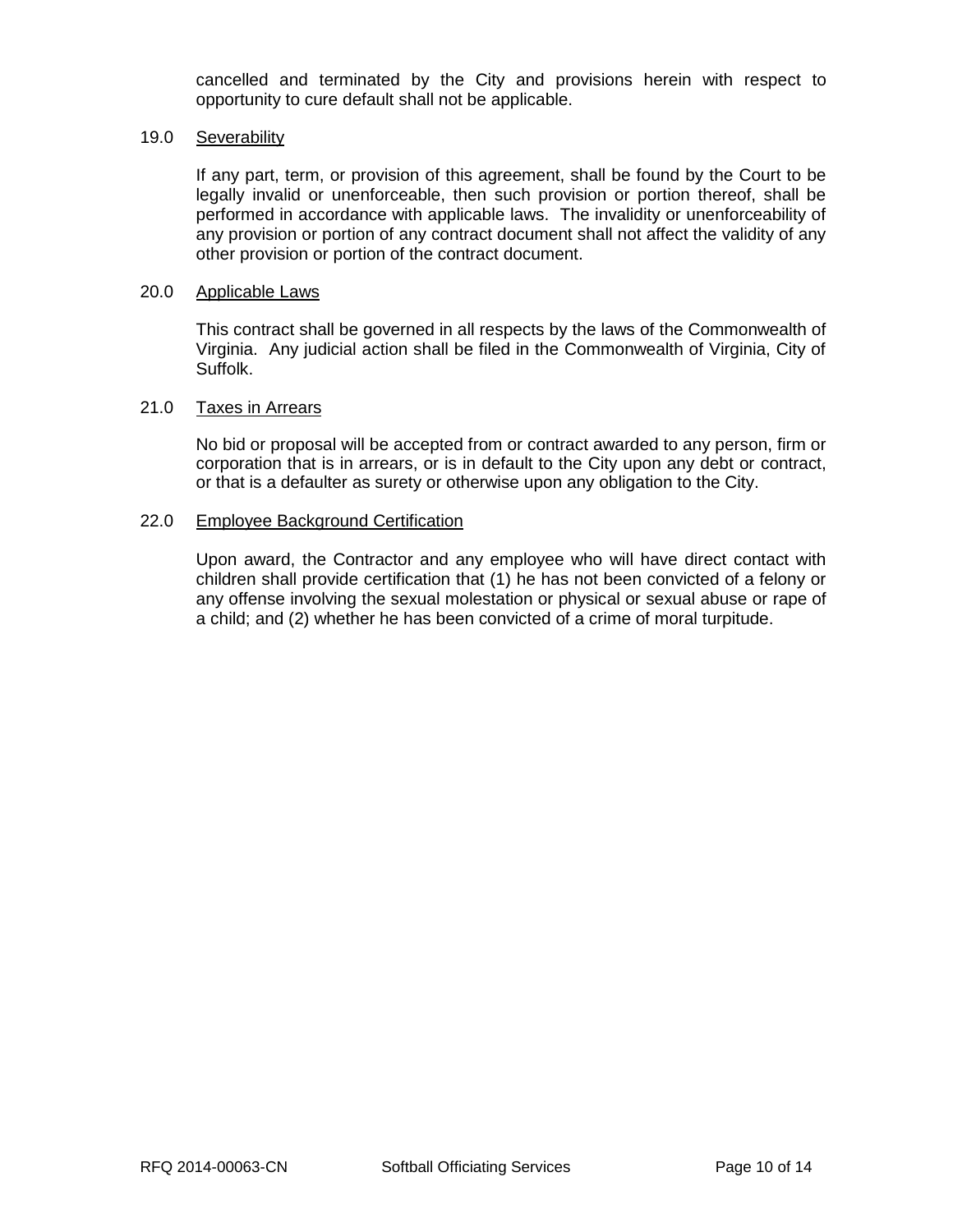## **QUOTATION FORM**

Purchasing Division **Services** Services

**TO:** City of Suffolk **BID:** Softball Officiating 441 Market Street **DUE:** *February 25, 2014* Suffolk, VA 23434 **TIME:** 5:00 p.m., Local

Quote firm price **per official per game** to provide officiating services for the City of Suffolk Parks and Recreation's softball programs in accordance with specifications and conditions herein.

The annual number of games in this bid is estimated for the purpose of bid evaluation only, and the City does not guarantee the Contractor a minimum quantity of work. Cost per official per game price will be for one official only per game.

| <b>Annual number</b><br>of Games | League                                                       | <b>Cost per</b><br><b>Official/Game</b> | <b>Total</b> |
|----------------------------------|--------------------------------------------------------------|-----------------------------------------|--------------|
|                                  |                                                              |                                         |              |
| 180 Each                         | <b>Men's Slow Pitch</b>                                      | $\mathsf S$                             | \$           |
|                                  | (Spring and Fall)                                            |                                         |              |
|                                  |                                                              |                                         |              |
| 50 Each                          | <b>Women's Slow Pitch</b>                                    | \$                                      | \$           |
|                                  |                                                              |                                         |              |
| 80 Each                          | <b>Fall Coed Slow Pitch</b>                                  | \$                                      | \$           |
|                                  |                                                              |                                         |              |
| 180 Each                         | <b>Church Coed Slow</b><br><b>Pitch</b><br>(Spring and Fall) | \$                                      | \$           |
|                                  |                                                              |                                         |              |
| 25 Each                          | <b>Youth Softball</b>                                        | \$                                      | \$           |
|                                  |                                                              |                                         |              |
|                                  |                                                              |                                         |              |
|                                  | <b>ANNUAL TOTAL:</b>                                         |                                         | S            |

A **travel fee of \$\_\_\_\_\_\_\_\_\_** per site may be charged the City if games are canceled by the City after the arrival of the officials at the game site (no games played).

**Association's Contact Person:\_\_\_\_\_\_\_\_\_\_\_\_\_\_\_\_\_\_\_\_\_\_\_ Phone No:\_\_\_\_\_\_\_\_\_\_\_\_\_**

Listing of Association officers, experience, addresses is included with this bid. **YES/ NO** List of names and addresses of participating officials is included with this bid. **YES / NO**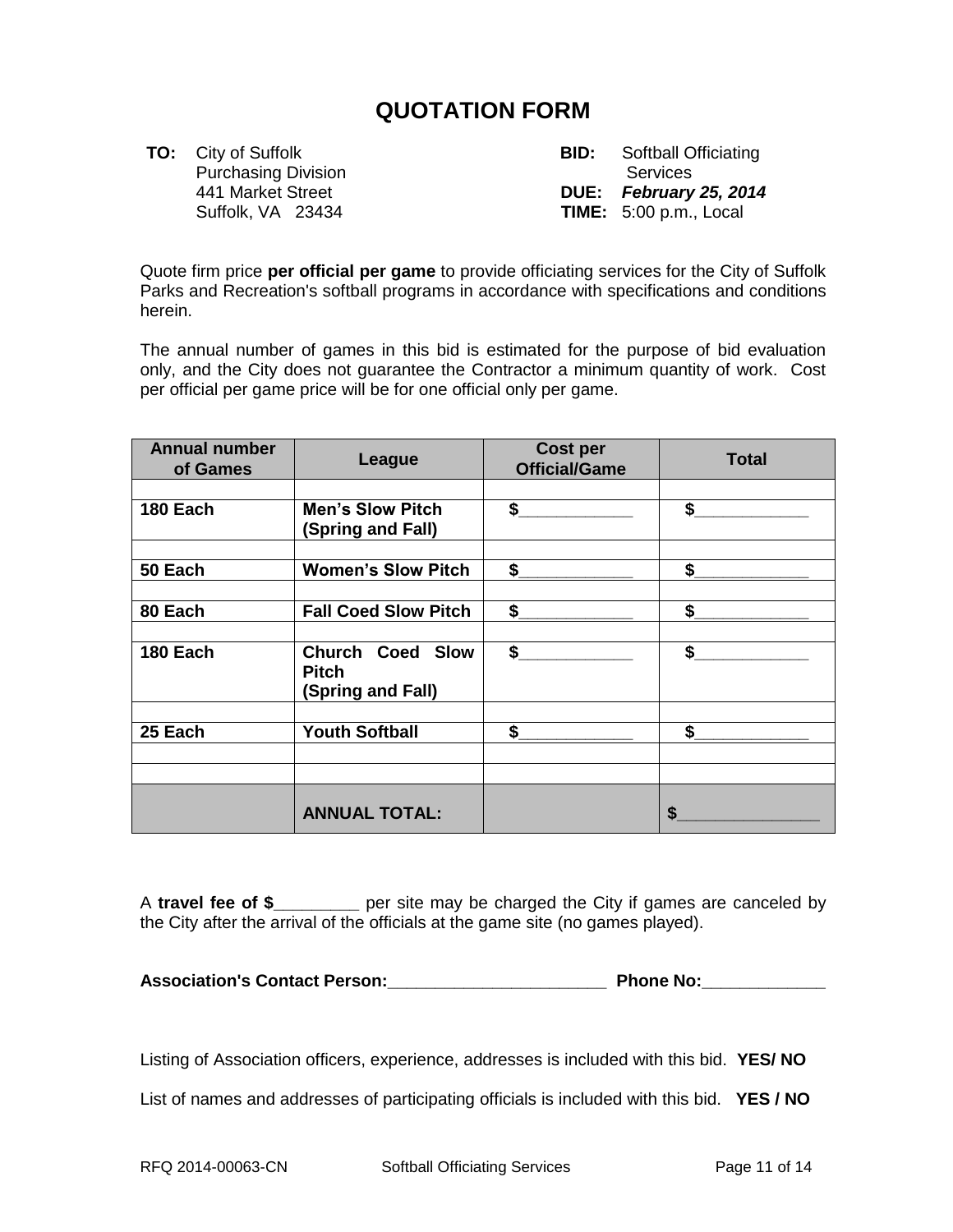Payment Terms/Discounts\_\_\_\_\_\_\_\_\_\_\_\_\_\_\_\_\_\_\_\_\_\_\_\_\_\_\_(Suffolk's normal semi-monthly payment schedule. Cash discounts offered for less than 30 days from receipt of proper invoice will not be considered in award.)

#### **BIDDER**:

| Company Name |                                         |  |
|--------------|-----------------------------------------|--|
|              |                                         |  |
|              |                                         |  |
|              | Fax No.________________________________ |  |

I certify by my signature below that I have received the documents associated with this quotation and understand that the review for completeness of these bid documents and the understanding and comprehension of the bid specifications is solely my responsibility; based on this, by my signature below I waive all rights to future claims against the City of Suffolk that the document was incomplete or not understandable.

I certify that this bid is made without prior understanding, agreement, or connection with any corporation, firm, or person submitting a bid for the same equipment/materials/service and is in all respects fair and without collusion or fraud. I understand that collusive bidding is a violation of State and Federal law and can result in fines, prison sentences and civil damage awards. I agree to abide by all conditions of this bid and certify that I am authorized to sign this bid for the bidder.

I certify that the bidder represented herein is eligible to bid with respect to all applicable sections of State and Local Government Conflict of Interests Act, Code of Virginia, Section 2.1-639.1 et. seq.

**Signature\_\_\_\_\_\_\_\_\_\_\_\_\_\_\_\_\_\_\_\_\_\_\_\_\_\_\_\_\_\_\_\_\_\_\_\_\_ Date\_\_\_\_\_\_\_\_\_\_\_\_\_\_\_\_\_\_\_\_\_\_**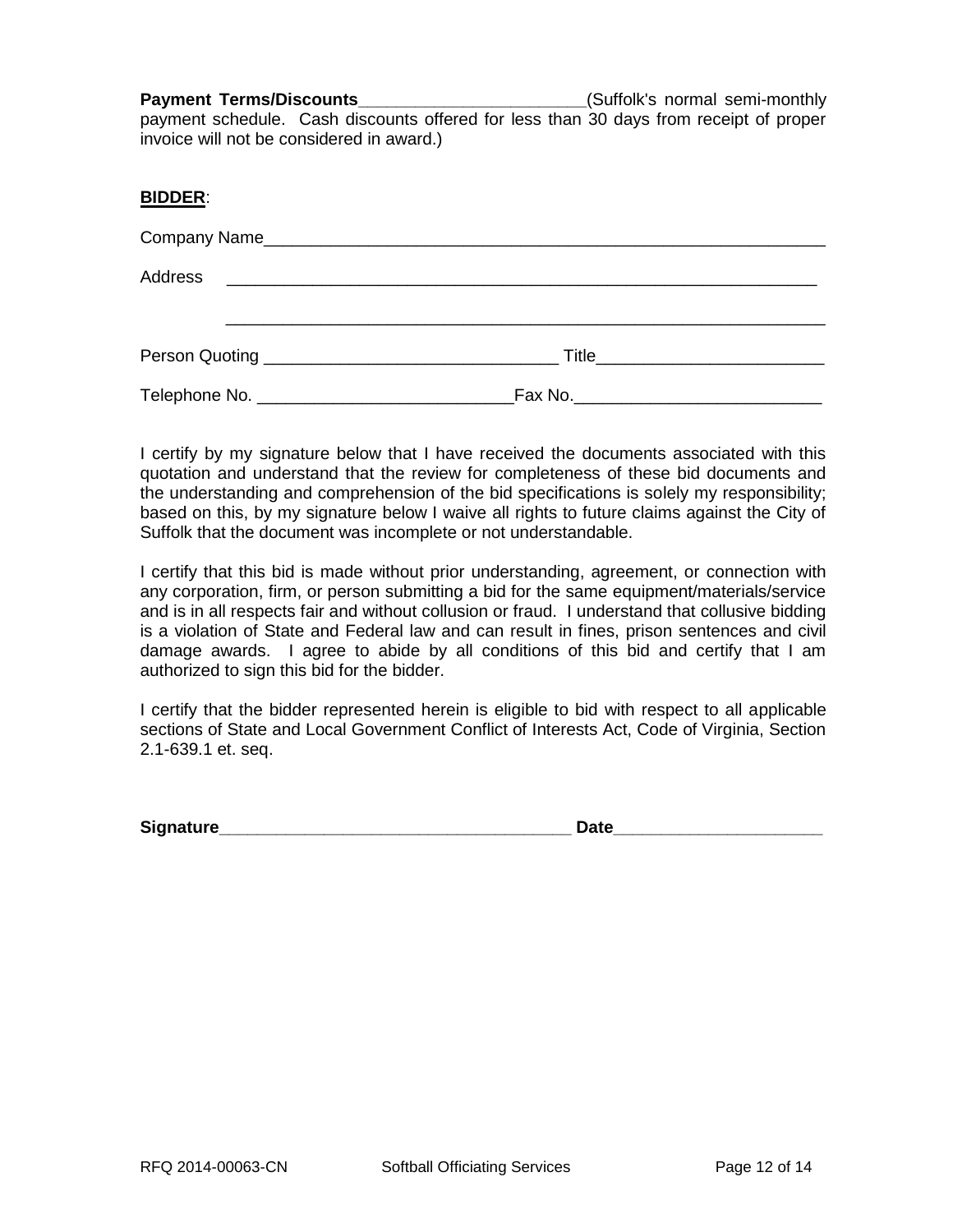#### **ANTICOLLUSION/NONDISCRIMINATION/DRUG FREE WORKPLACE CLAUSES**

#### **ANTICOLLUSION CLAUSE:**

IN THE PREPARATION AND SUBMISSION OF THIS BID, SAID BIDDER DID NOT EITHER DIRECTLY OR INDIRECTLY ENTER INTO ANY COMBINATION OR ARRANGEMENT WITH ANY PERSON, FIRM OR CORPORATION, OR ENTER INTO ANY AGREEMENT, PARTICIPATE IN ANY COLLUSION, OR OTHERWISE TAKE ANY ACTION IN THE RESTRAINT OF FREE, COMPETITIVE BIDDING IN VIOLATION OF THE SHERMAN ACT (15 U.S.C. SECTION 1), SECTIONS 59.1-9.1 THROUGH 59.1-9.17 OR SECTIONS 59.1-68.6 THROUGH 59.1-68.8 OF THE CODE OF VIRGINIA.

THE UNDERSIGNED BIDDER HEREBY CERTIFIES THAT THIS AGREEMENT, OR ANY CLAIMS RESULTING THEREFROM, IS NOT THE RESULT OF, OR AFFECTED BY, ANY ACT OF COLLUSION WITH, OR ANY ACT OF, ANOTHER PERSON OR PERSONS, FIRM OR CORPORATION ENGAGED IN THE SAME LINE OF BUSINESS OR COMMERCE; AND, THAT NO PERSON ACTING FOR, OR EMPLOYED BY, THE CITY OF SUFFOLK HAS AN INTEREST IN, OR IS CONCERNED WITH, THIS BID; AND, THAT NO PERSON OR PERSONS, FIRM OR CORPORATION OTHER THAN THE UNDERSIGNED, HAVE, OR ARE, INTERESTED IN THIS BID.

#### **DRUG-FREE WORKPLACE:**

DURING THE PERFORMANCE OF THIS CONTRACT, THE CONTRACTOR AGREES TO (I) PROVIDE A DRUG-FREE WORKPLACE FOR THE CONTRACTOR'S EMPLOYEES; (II) POST IN CONSPICUOUS PLACES, AVAILABLE TO EMPLOYEES AND APPLICANTS FOR EMPLOYMENT, A STATEMENT NOTIFYING EMPLOYEES THAT THE UNLAWFUL MANUFACTURE, SALE, DISTRIBUTION, DISPENSATION, POSSESSION, OR USE OF A CONTROLLED SUBSTANCE OR MARIJUANA IS PROHIBITED IN THE CONTRACTOR'S WORKPLACE AND SPECIFYING THE ACTIONS THAT WILL BE TAKEN AGAINST EMPLOYEES FOR VIOLATIONS OF SUCH PROHIBITION; (III) STATE IN ALL SOLICITATIONS OR ADVERTISEMENTS FOR EMPLOYEES PLACED BY OR ON BEHALF OF THE CONTRACTOR THAT THE CONTRACTOR MAINTAINS A DRUG-FREE WORKPLACE; AND (IV) INCLUDE THE PROVISIONS OF THE FOREGOING SECTIONS I, II, AND III IN EVERY SUBCONTRACT OR PURCHASE ORDER OF OVER \$10,000, SO THAT THE PROVISIONS WILL BE BINDING UPON EACH SUBCONTRACTOR OR VENDOR.

FOR THE PURPOSE OF THIS SECTION, "DRUG-FREE WORKPLACE" MEANS A SITE FOR THE PERFORMANCE OR WORK DONE IN CONNECTION WITH A SPECIFIC CONTRACT AWARDED TO A CONTRACTOR IN ACCORDANCE WITH THIS CHAPTER, THE EMPLOYEES OF WHOM ARE PROHIBITED FROM ENGAGING IN THE UNLAWFUL MANUFACTURE, SALE, DISTRIBUTION, DISPENSATION, POSSESSION OR USE OF ANY CONTROLLED SUBSTANCE OR MARIJUANA DURING THE PERFORMANCE OF THE CONTRACT.

#### **NONDISCRIMINATION CLAUSE:**

- 1. EMPLOYMENT DISCRIMINATION BY BIDDER SHALL BE PROHIBITED.<br>2. DURING THE PEREORMANCE OF THIS CONTRACT, THE SUCCESSEL
- 2. DURING THE PERFORMANCE OF THIS CONTRACT, THE SUCCESSFUL BIDDER SHALL AGREE AS FOLLOWS:
	- THE BIDDER, WILL NOT DISCRIMINATE AGAINST ANY EMPLOYEE OR APPLICANT FOR EMPLOYMENT BECAUSE OF RACE, RELIGION, COLOR, SEX, NATIONAL ORIGIN, AGE, DISABILITY, OR ANY OTHER BASIS PROHIBITED BY STATE LAW RELATING TO DISCRIMINATION IN EMPLOYMENT, EXCEPT WHERE THERE IS A BONA FIDE OCCUPATIONAL QUALIFICATION/CONSIDERATION REASONABLY NECESSARY TO THE NORMAL OPERATION OF THE BIDDER. THE BIDDER AGREES TO POST IN CONSPICUOUS PLACES, AVAILABLE TO EMPLOYEES AND APPLICANTS FOR EMPLOYMENT, NOTICES SETTING FORTH THE PROVISIONS OF THIS NONDISCRIMINATION CLAUSE.
	- B. THE BIDDER, IN ALL SOLICITATIONS OR ADVERTISEMENTS FOR EMPLOYEES PLACED ON BEHALF OF THE BIDDER, WILL STATE THAT SUCH BIDDER IS AN EQUAL OPPORTUNITY EMPLOYER.
	- **C.** NOTICES, ADVERTISEMENTS, AND SOLICITATIONS PLACED IN ACCORDANCE WITH FEDERAL LAW, RULE OR REGULATION SHALL BE DEEMED SUFFICIENT FOR THE PURPOSE OF MEETING THE REQUIREMENTS OF THIS **SECTION**
	- **D.** BIDDER WILL INCLUDE THE PROVISIONS OF THE FOREGOING SECTIONS A, B, AND C IN EVERY SUBCONTRACT OR PURCHASE ORDER OF OVER \$10,000, SO THAT THE PROVISIONS WILL BE BINDING UPON EACH SUBCONTRACTOR OR VENDOR.

| Name and Address of Bidder:                                                                                                                          | Date:                                                                                                        |
|------------------------------------------------------------------------------------------------------------------------------------------------------|--------------------------------------------------------------------------------------------------------------|
|                                                                                                                                                      | By:                                                                                                          |
|                                                                                                                                                      | Signature In Ink                                                                                             |
|                                                                                                                                                      |                                                                                                              |
|                                                                                                                                                      | <b>Printed Name</b>                                                                                          |
|                                                                                                                                                      |                                                                                                              |
| Telephone Number:                                                                                                                                    |                                                                                                              |
| Fax Phone Number: (                                                                                                                                  | Title                                                                                                        |
| FIN/SSN#:                                                                                                                                            |                                                                                                              |
| Is your firm a "minority" business? $\Box$ Yes $\Box$ No<br>□ African American<br>□ American Indian<br>□ Hispanic American<br>Other; Please Explain: | If yes, please indicate the "minority" classification below:<br>⊟ Eskimo<br>□ Asian American<br>$\Box$ Aleut |
| Is your firm Woman Owned? $\Box$ Yes $\Box$ No                                                                                                       | Is your firm a Small Business? □ Yes □ No                                                                    |